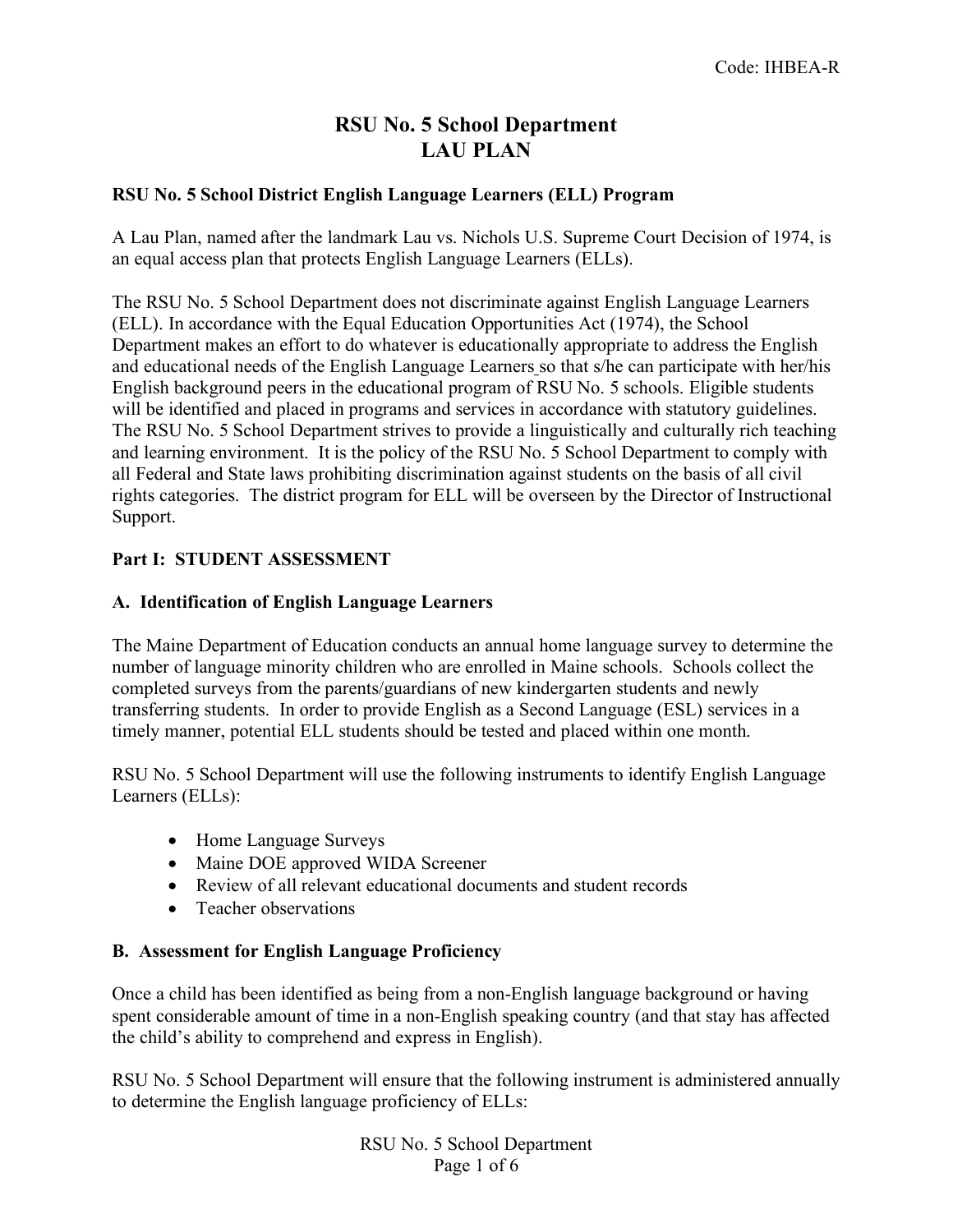- Annual administration of the ACCESS for ELLs English Language Proficiency Test
- Teacher observations and recommendations

## **C. District Language Assessment Committee (DLAC)**

The District Language Assessment Committee (DLAC) is a group of district-wide school staff and parents of students that meets to discuss and develop an appropriate and effective structured ESL program for English Language Learners. The District Language Assessment Committee will:

- Oversee RSU5's ESL program and advise on identifying, serving, assessing, and exiting an English Language Learner from the program.
- Serve to notify parents about upcoming WIDA-ACCESS testing.
- Recommend revisions to the Lau Plan for action by the Superintendent and School Board.

The DLAC will meet twice per year in fall and spring, to review the ESL Program, the effectiveness of the program, and to re-direct certain instructional activities, if necessary. It is the responsibility of the ESL teacher to convene DLAC Committee and schedule meeting dates.

**D. An RSU No. 5 Language Assessment Committee (LAC)** is established at each school to coordinate and oversee the educational program of English Language Learners enrolled in the RSU No. 5 School Department. LAC members will include the Director of Instructional Support or Building Administrators, classroom teacher(s) and an ESL teacher.

The **LAC responsibilities** will include the following:

- To make determinations based on either the WIDA-ACCESS, or WIDA Screener about placement, programming services and delivery of services.
- To meet annually, or more frequently if needed, to monitor English Language Learner's language and academic progress.
- To meet with school staff to provide information about English Language Learners and the ESL Program.
- To recommend modification of ESL support services or reclassification of a students English Language Learners.
- To develop an Individual Language Acquisition Plan for each eligible English Language Learner.
- To continue annual monitoring for two years after English Language Learner's reclassification to full English proficiency.

## **PART II: STUDENT PLACEMENT (ENTRY AND EXIT)**

#### **A. Factors that Affect Program Design**

There are many factors that must be considered when determining the most appropriate and effective structured language support program. Some of those factors are:

> RSU No. 5 School Department Page 2 of 6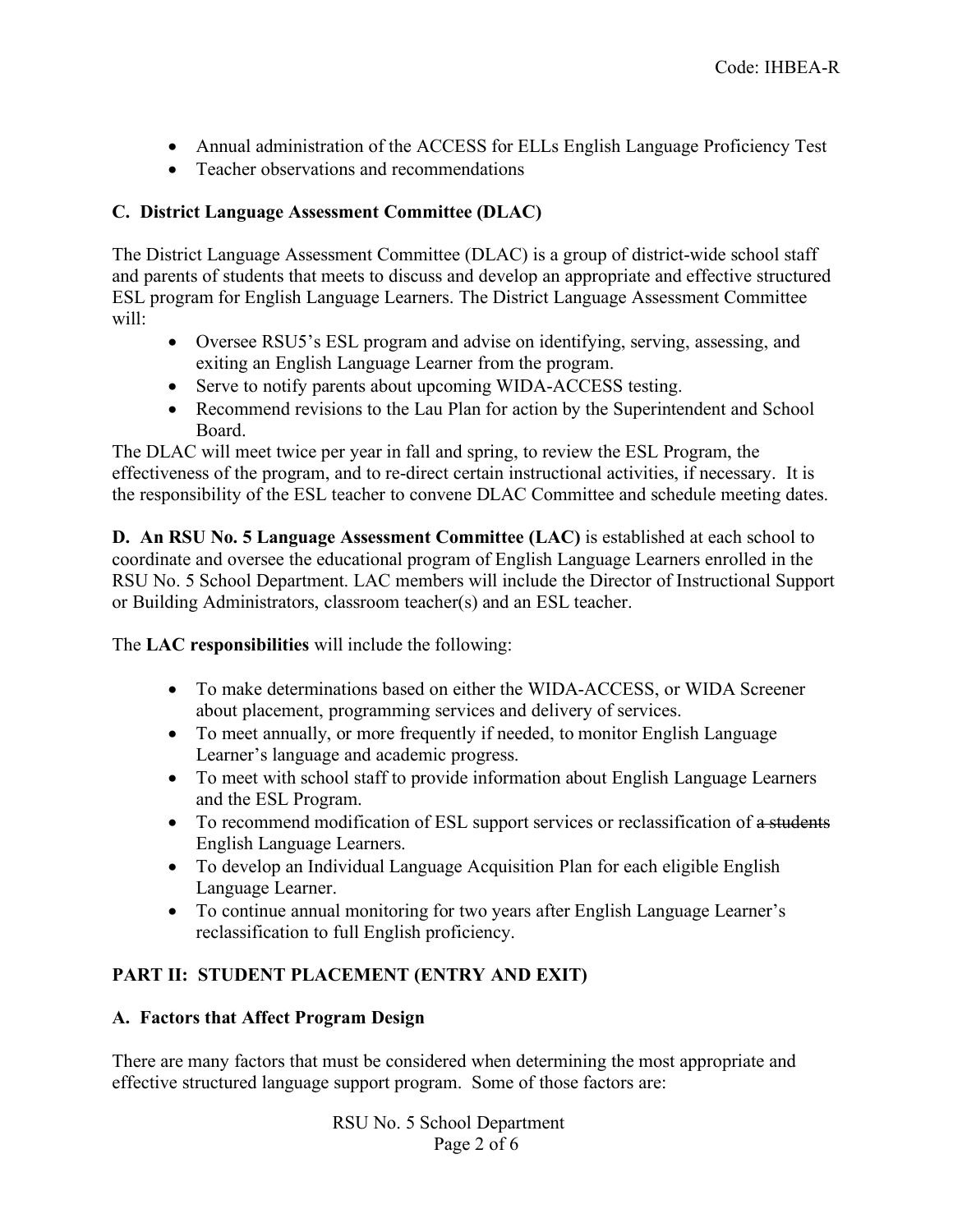- Age of the child
- English language proficiency level
- Native language proficiency level
- Amount of interrupted schooling in the child's background
- The amount of native language literacy skills the child possesses
- Amount of trauma (if any) in the child's background, especially from refugees
- Amount of literacy readiness/exposure in child's background

## **B. Classification of Student's English Fluency Level**

The English language proficiency level of language minority students can be translated to classification categories. These categories are:

Level 1 – Entering Level 2 – Beginning Level 3 – Developing Level 4 – Expanding Level 5 – Bridging Level 6 - Reaching

## **C. Grade-level Placement**

Based on the results of the LAC meeting, the building principal will place the English Language Learner in an appropriate grade. An English Language Learner will not be placed in a grade level that is more than one year below his/her chronological age.

#### **D. Criteria for Reclassification, Transfer and Exit**

If a structured language support program is effective and appropriate, the English Language Learner will eventually be: (a) reclassified at a higher level of proficiency, or (b) exited from the structured language support program entirely. Students will be exited based on achieving a WIDA ACCESS composite score of 4.5.

If and when the child is found to be eligible for reclassification or exit, the LAC will need to monitor the child's academic performance and psychosocial well being after the reclassification or exit is made. In the case of a student who is reclassified, the decreased ESL instructional time should be monitored in terms of: continued academic success; adjustment to a longer time period in the mainstream classroom; and, instructional needs being met in the structured language support program. In the case of exit from the program, the full mainstreaming should be monitored for academic success; adjustment to the full-time mainstream classroom; and, any emerging language skills needs that may surface once mainstreaming has occurred.

After a child has been exited from a structured language support program, that child's language performance and growth must be monitored for two years (if the child is still in school). During

> RSU No. 5 School Department Page 3 of 6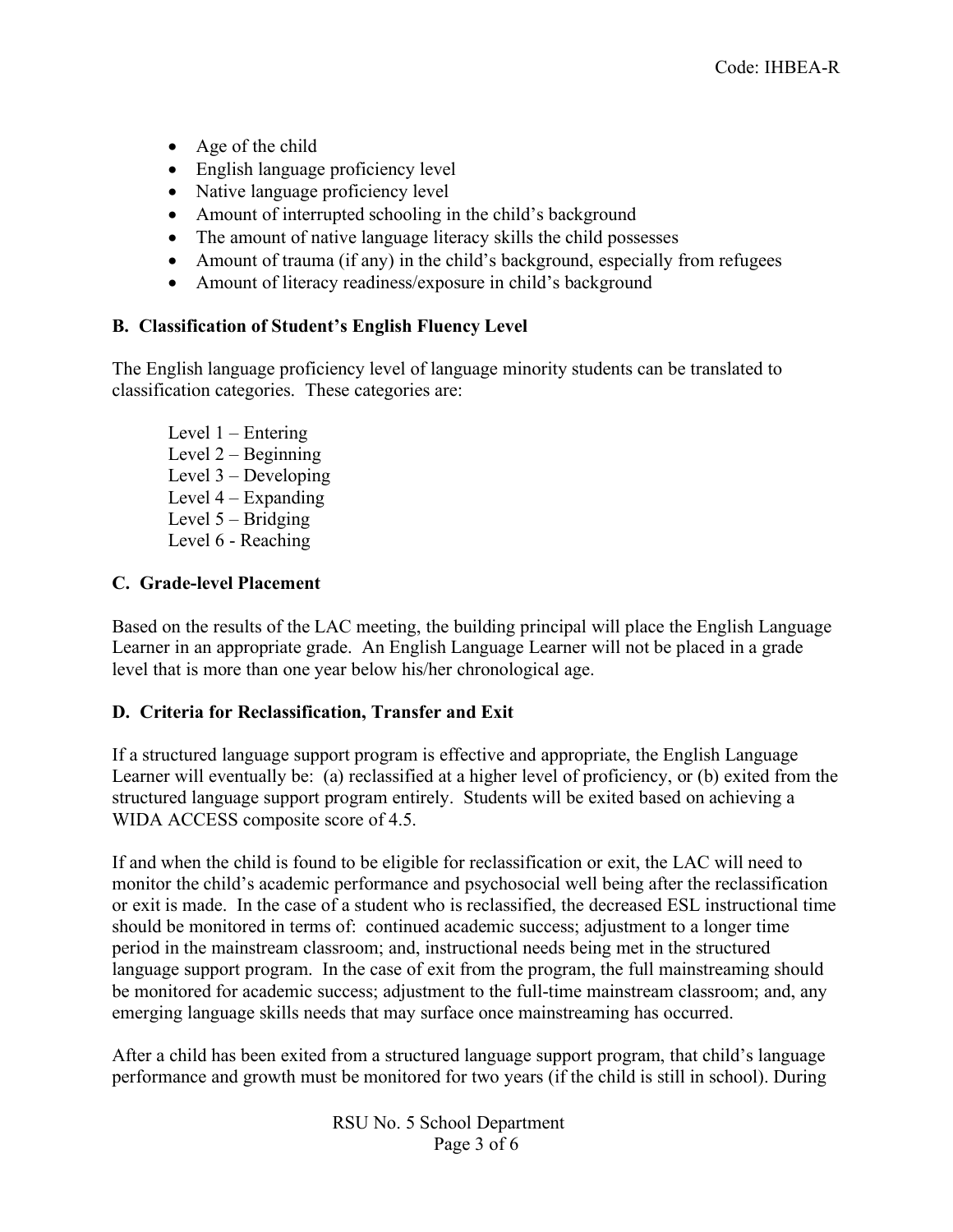those two years of monitoring, if the child experiences a pattern of difficulty with language or content skills, the LAC can re-enter the child into the structured language program.

In the event that a parent/guardian refuses ESL services for a student, a signed letter of refusal is to be placed in the student's file. These ESL services will be offered yearly, and a letter of refusal must be signed annually. The parent may withdraw refusal of services at any time.

## **PART III: PROGRAM INSTRUCTION**

## **A. Teacher Skills and Credentials**

Just as with any other teaching specialization, ESL teachers require special pedagogies to provide the best services for their students. The State Board of Education in 1988 adopted an ESL endorsement for teachers. ESL language support services may be provided in two personnel configurations:

- 1. An ESL-endorsed teacher provides direct ESL instruction
- 2. An educational technician supervised by an ESL-endorsed teacher

The presence of an ESL-endorsed professional is imperative for an effective and appropriate program to be implemented. The recommended configuration is the former; recommended by Office for Civil Rights and the Maine Department of Education.

#### **B. Service Delivery Models**

There are several types of structured language support programs the RSU No. 5 School Department believes can be beneficial to English Language Learners. This system's ability to provide some of these programs depends on both availability of native-language speaking personnel and availability of native language instructional materials for sheltered content. The keys to an effective and appropriate program choice will include careful consideration of the child's needs, full research into the resources available (personnel, materials), and full understanding of the possible program configurations.

Some of the likely structured language support programs to be used in RSU No. 5 schools will include:

English as a Second Language: A structured language learning program or curriculum designed to teach English to students whose native language is not English. Pullout and push-in services are provided based on individual student's need. Services are provided by or supervised by a State certified teacher endorsed in ESL.

Sheltered English: An approach that utilizes the simplification of the English language to teach ESL and subject area content simultaneously (sometimes called "content ESL"). Although the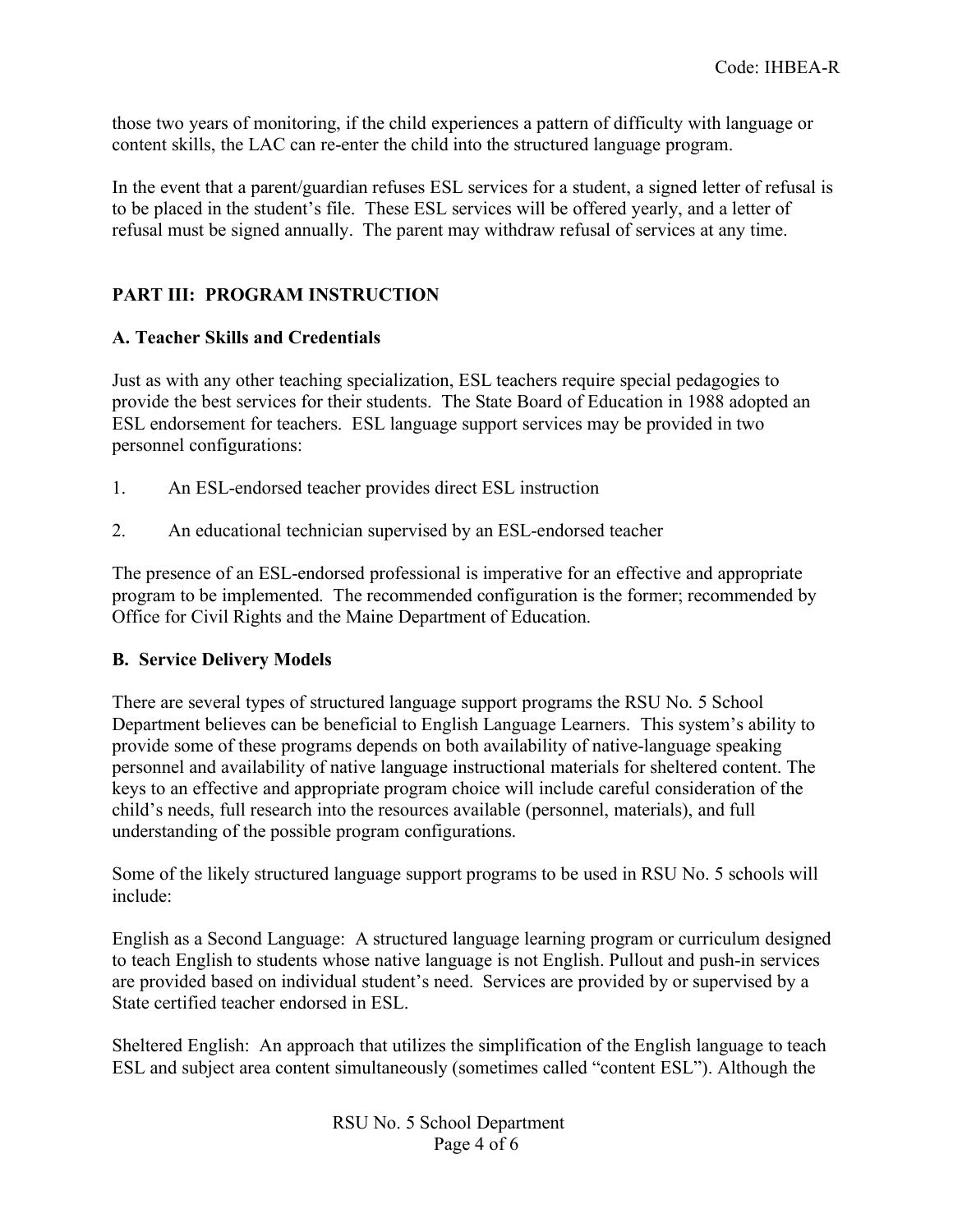actual content is the same as that taught to non-ELL students, key concepts and vocabulary are targeted to fit the ESL student's English language proficiency level.

A structured language support program encompassing the above models will be provided in a time allocation that will most benefit the ELL. The consideration of many factors must take place when a program is being developed. However, the ultimate goal is to provide effective and appropriate services to the student so that s/he may benefit fully from and succeed in an education conducted in English.

The determination of a time allotment for structured language support programs will be made by the Language Assessment Committee with assessment information available.

## **PART IV: PROGRAM EVALUATION AND RECORDKEEPING**

In order to ensure the most effective and appropriate structured language support programming for English Language Learners, a model for overall program evaluation must be developed and utilized. An annual program evaluation will illustrate the following: attainment of program outcomes; attainment of learner outcomes; school climate and support for the program and children; the quality of instructional materials; the maintenance of information about students; the effectiveness of staff development activities; the amount and effectiveness of mainstream – ESL collaboration; the effectiveness of school and program communication with parents; and the implementation of the district's Lau Plan itself approved by its Board.

In all the procedures involving the identification, assessment, provision of services, and exit from services for English Language Learners, thorough record keeping must be implemented and maintained.

It is the responsibility of the ESL teacher to maintain accurate files for each English Language Learner. Items included in student files (but not limited to) would consist of:

- Copy of the Home Language Survey
- Copy of the WIDA-ACCESS/MODEL tests
- Test scores
- Copy of ILAP
- Any other pertinent information

#### **Part V: STATUTE**

#### **Legal Obligation of Schools toward English Language Learners**

#### 1. **Civil Rights Act of 1964**

Title VI: "No person in the United States shall, on the ground of race, color, or national origin, be excluded from participation in, be denied the benefits of, or be subjected to discrimination under any program or activity receiving Federal Financial Assistance."

> RSU No. 5 School Department Page 5 of 6